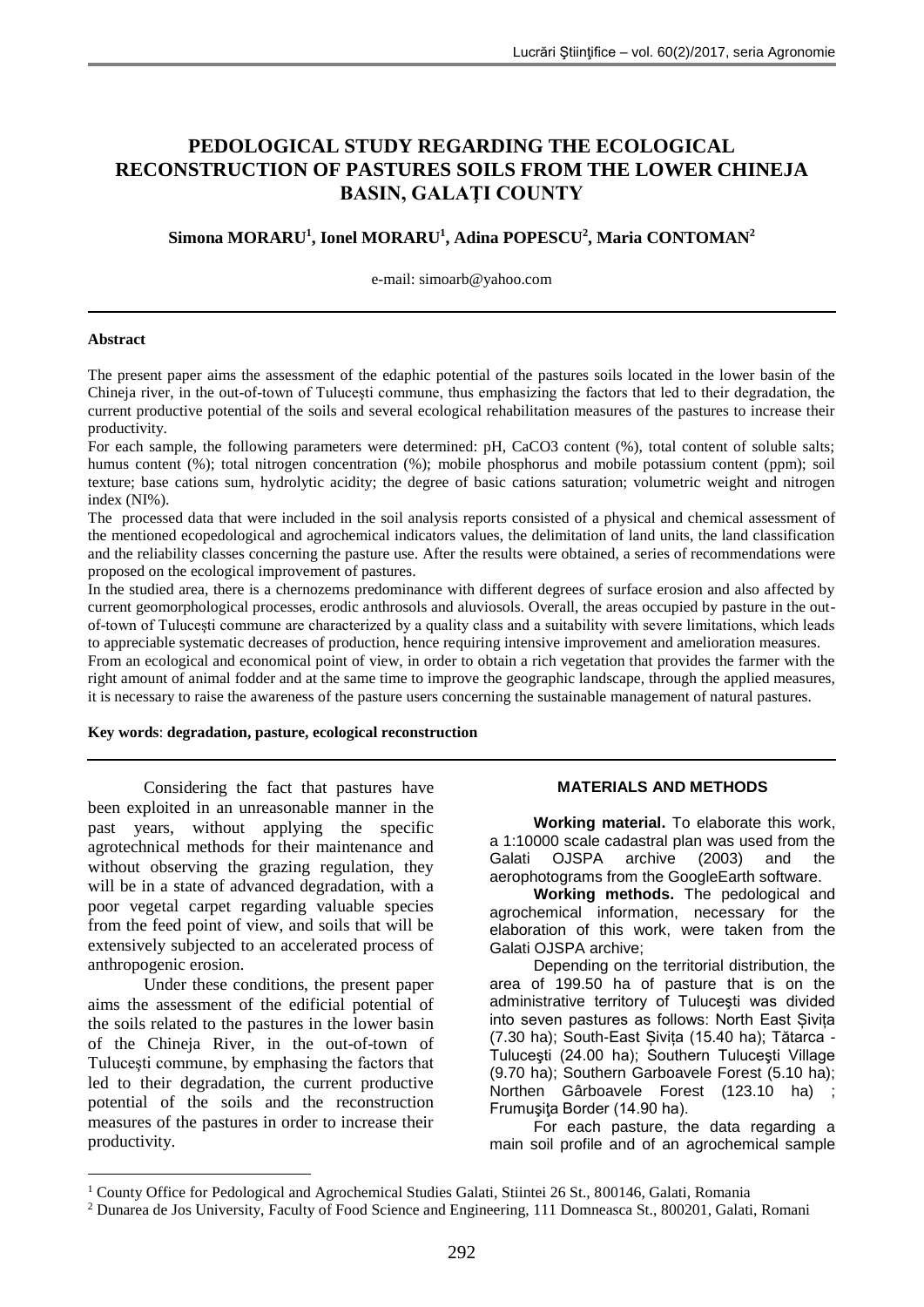(0-20 cm depth) were taken into account and processed. Due to a greater soil variation, five main soil profiles and 23 agrochemical samples have been studied for the Northern Gârboavele Forest, which has a larger area and is distributed on both sides of the Gârboavele Valley.

For all the samples, the following indicators were analyzed: pH, CaCO3 content (%), total content of soluble salts; humus content (%); total nitrogen concentration (%); mobile phosphorus and mobile potassium content (ppm); soil texture; base cations sum, hydrolytic acidity; the degree of basic cations saturation; volumetric weight and nitrogen index (NI%).

The processing of the data included in the soil analysis reports consisted of a physicochemical analysis of the mentioned pedological and agrochemical indicators values, the delimitation of ground units, the results being centralized for the calculation of the land classification marks and the suitability classes for the pasture use.

Based on the obtained results, a series of recommendations were made regarding the ecological improvement of pastures.

The agrochemical samples were interpreted according to the ranges shown in the State Agricultural Business Bulletin tables (1983) for both soil and nitrogen supply, mobile phosphorus and mobile potassium.

## **RESULTS AND DISCUSSIONS**

The studied area is located in the Covurlui River's high plain, the microdistrict of the Baleni-Tuluceşti Plateau (V. Sficlea, 1980) with a relief characterized by an accentuated degree of northern-southern orientation, the pastures being distributed both on the inter-rivers with moderate (10-20%) and strongly inclined (25-50%) versants.

Furthermore, it has different exhibits that reflect the influence of the geological structure, consisting of intercalations of sandstone, limestone with a higher resistance to erosion, thus preserving the long inter-rivers, and the valleys, very representative being the Gârboavele Valley, which has a symmetrical cross-section and northern-southern orientation.

The soils were formed and evolved on fragile materials (loess and carbonate loess deposits on the interrivers) and carbonate river materials in the alluvial plain area of the streams that drain the analyzed area.

From the climatic point of view, the mentioned area is situated in a temperatecontinental climate with an excessive character, with average annual temperatures of 10.7ºC, with a high variability during the year, annual average

rainfall, usually of a torrential nature, summing 485.7 mm/year and winds with erosive potential.

The groundwater can be found at depths of over 10 m on the inter-rivers, without affecting the pedogenetic process, and at 1-6 m in the meadows of the main valleys. Sporadically, coastal springs appear, which supply water to the soil profiles.

The vegetation is represented by the heavily anthropic steppe, with steppe elements, predominantly grasses and legumes.

The interdependence and the continuous relationship between the pedogenetic factors have led to the formation and evolution of well-defined soils with deep profiles. Soils were determined to be from cernisols (caberic and cambic chernozems), antrosols (calcium and cambic erodic anthrosols) and protisols (saline mollic aluviosols).

The chernozems are predominant that have different surface erosion degrees, being affected by current geomorphological processes (landslides, drains, gullies) (*figure 1*and *figure 2*).



Figure 1 **The ratio of water erosion**



Figure 2 **The ratio of deep erosion**

Processing the data provided by O.J.S.P.A. Galați, led to the conclusion that 142 ha (71.18%) of the pasture area is affected by water erosion as follows: moderate (26.70 ha - 18.80%), strong (40 ha - 28.17%) and very strong (75.30 ha - 53.03% and 70.20 ha - 35.19%), by deep-erosion factors (gutters on 28.60 ha - 40.74% and gorges on a surface area of 41.60 ha - 59.26%).

In terms of humus supply, the soils are poorly supplied on an area of 106.10 ha, average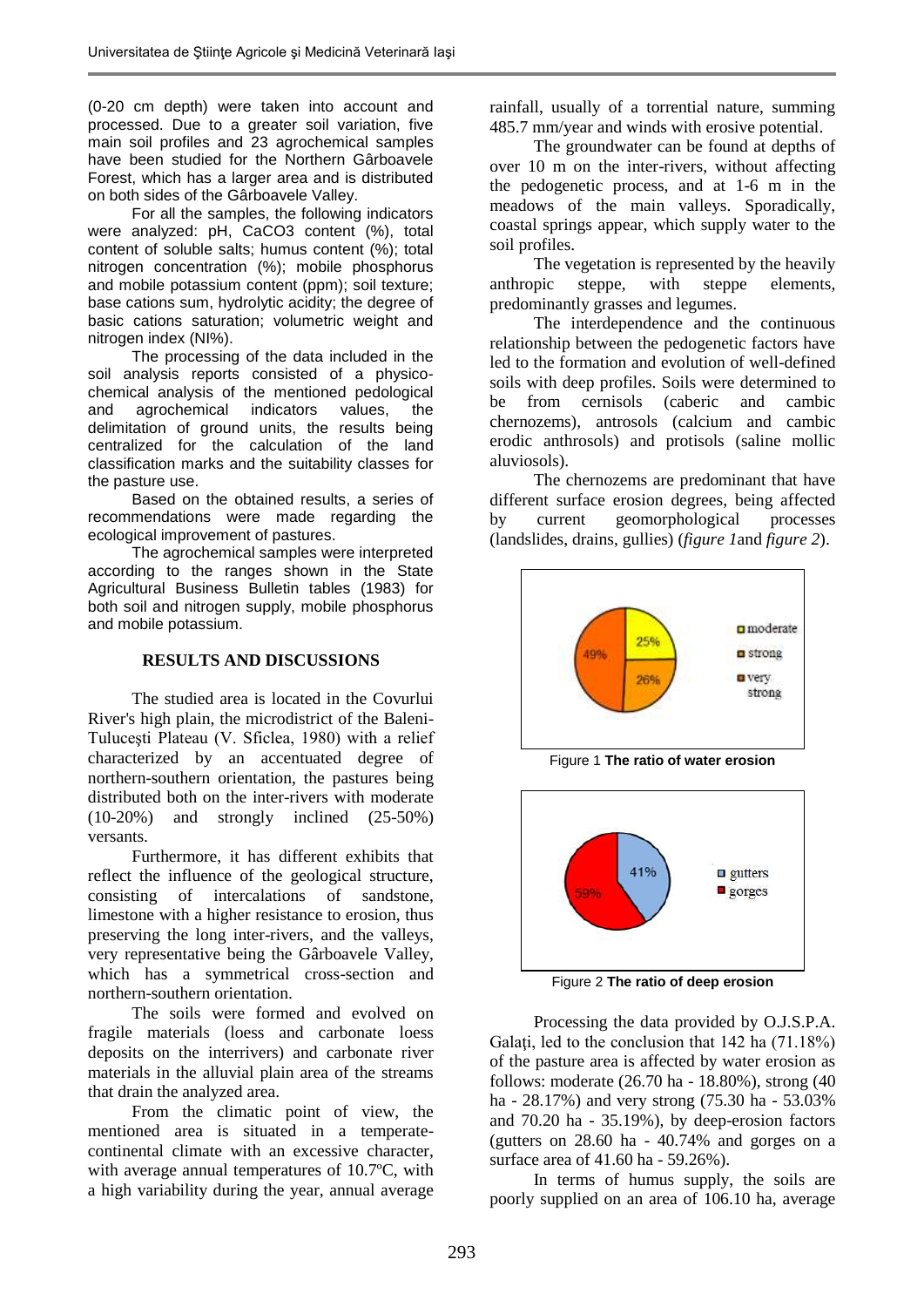on 46.70 ha and good on 46.70 ha. The nitrogen content is average on 135.0 ha, high on 17.00 and very high on 46.70 ha.

Generally, high humus and nitrogen values were found on areas where the animal feces fertilization was carried out over a longer period of time, without respecting the grazing timetable, the livestock ratio per green mass / ha and the legislation on the protection of waters against pollution by nitrates(*figure 3* and *figure 4*).



Figure 3 **The soils supply with humus (%)** 



Figure 4 **The soils supply with nitrogen (%)**

Regarding the supply of mobile phosphorous in soils (*figure* 5), a very low content was found for 57.70 ha, low on 56.80 ha, medium on 28.60 ha, high on 46.70 ha and very high on 9.70 ha. The content of mobile potassium (*figure 6*) is low on 14.90 ha, average on 121.10 ha, high on 53.80 ha and very high on 9.70 ha.

High values of these elements are found where large nitrogen-consuming plants have developed, to the detriment of those who prefer a balanced consumption of nutrients, so that potassium and phosphorus remain in excessive amounts on certain surfaces, the excess leading to the inactivation or deficiency of important microelements for the optimal development of plants with feed potential.



Figure 5 **The soils supply with mobile phosphorus (ppm)**



In terms of soil pH (*figure 7*), it is neutral on 17.00 ha and slightly alkaline on 182.50 ha, being at the optimum intervals preferred by fodder plants.

The rational management of soil resources with the purpose to ensure their protection and amelioration implies knowing all their characteristics very well. So that, these types of attributes are influenced by the convergence of the involved ecopedological factors (pH, humus supply, texture, salt content etc.) and based on them the production capacity of the land can be assessed (Ţărau D., 2003). The quality value regarding the pasture use (*figure 8*), under natural conditions, was calculated based on the following results:

> Class III quality - grade 51 (11.20 ha) Class IV quality - grade 30 (120.20 ha) Class V quality - grade 13 (51.30 ha)

The quality class that was determined for the whole surface was class  $IV$  – grade 30 (199.50 ha).



Figure 7 **Soil Reaction**